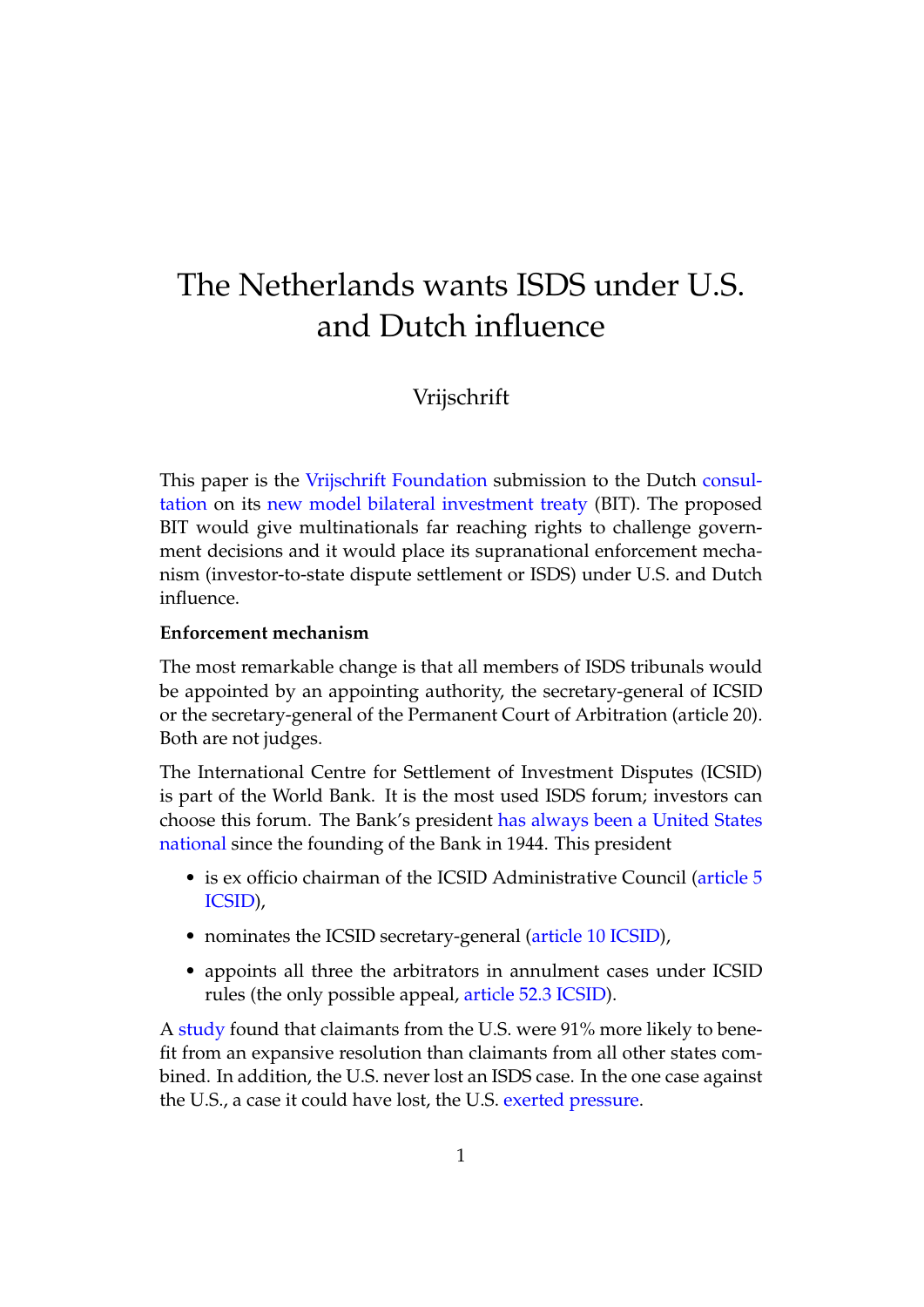The Dutch proposal would further strengthen the role of officials with a link to the U.S. The ICSID secretary-general would appoint all three arbitrators in ICSID ISDS cases. It would create an investor-to-state dispute settlement mechanism under U.S. influence.

#### **Permanent Court of Arbitration**

The Netherlands plays a major role in the Permanent Court of Arbitration (PCA), which is not a court. Under the rules, the Netherlands minister for foreign affairs is the president of the PCA council. In addition, a senior Dutch diplomat [has always occupied the position of PCA secretary](https://www.oecd.org/investment/investment-policy/ISDs-Appointing-Authorities-Arbitration-March-2018.pdf)[general](https://www.oecd.org/investment/investment-policy/ISDs-Appointing-Authorities-Arbitration-March-2018.pdf) – he or she would become the other appointing authority under the Dutch proposal.

The president gives instructions to the PCA secretary-general on behalf of the Administrative Council. An [OECD paper](https://www.oecd.org/investment/investment-policy/ISDs-Appointing-Authorities-Arbitration-March-2018.pdf) notes: "Information about the exercise of this power in practice has not been located". The paper also notes: "There does not appear to be any committee dedicated to oversight of dispute resolution matters or ISDS".

Officials with a link to the Netherlands play a major role in the PCA. There are no known ISDS cases against the Netherlands.

#### **Substantive protections**

Investor-to-state dispute settlement tribunals have expansively interpreted ["nearly every provision found in investment treaties"](https://www.kent.ac.uk/law/isds_treaty_consultation.html). ISDS tribunals even went [beyond levels of protection](https://blog.ffii.org/multilateral-investment-court-strengthens-investments-vis-a-vis-democracy-and-fundamental-rights/#sec-2-1) offered by domestic courts. The Dutch proposal's substantive provisions are modeled after the EU-Canada trade agreement CETA; both [codify the expansive interpretations.](https://blog.ffii.org/multilateral-investment-court-strengthens-investments-vis-a-vis-democracy-and-fundamental-rights/#sec-2-1)

#### **Right to regulate**

The model BIT's right to regulate clause in article 2.2 is based on the European Commission's proposal for the EU-US trade agreement TTIP. The formulation [is full of holes.](https://blog.ffii.org/eu-commission-isds-proposal-a-threat-to-democracy-and-civil-rights/#sec-2-1)

To protect the fundamental right to the protection of personal data, the European Commission has (later) proposed to fully exclude data protection from ISDS/ICS (article [B.4\)](https://www.politico.eu/wp-content/uploads/2018/02/Data-flow-provisions-POLITICO.pdf). The Dutch model BIT does not contain such a safeguard.